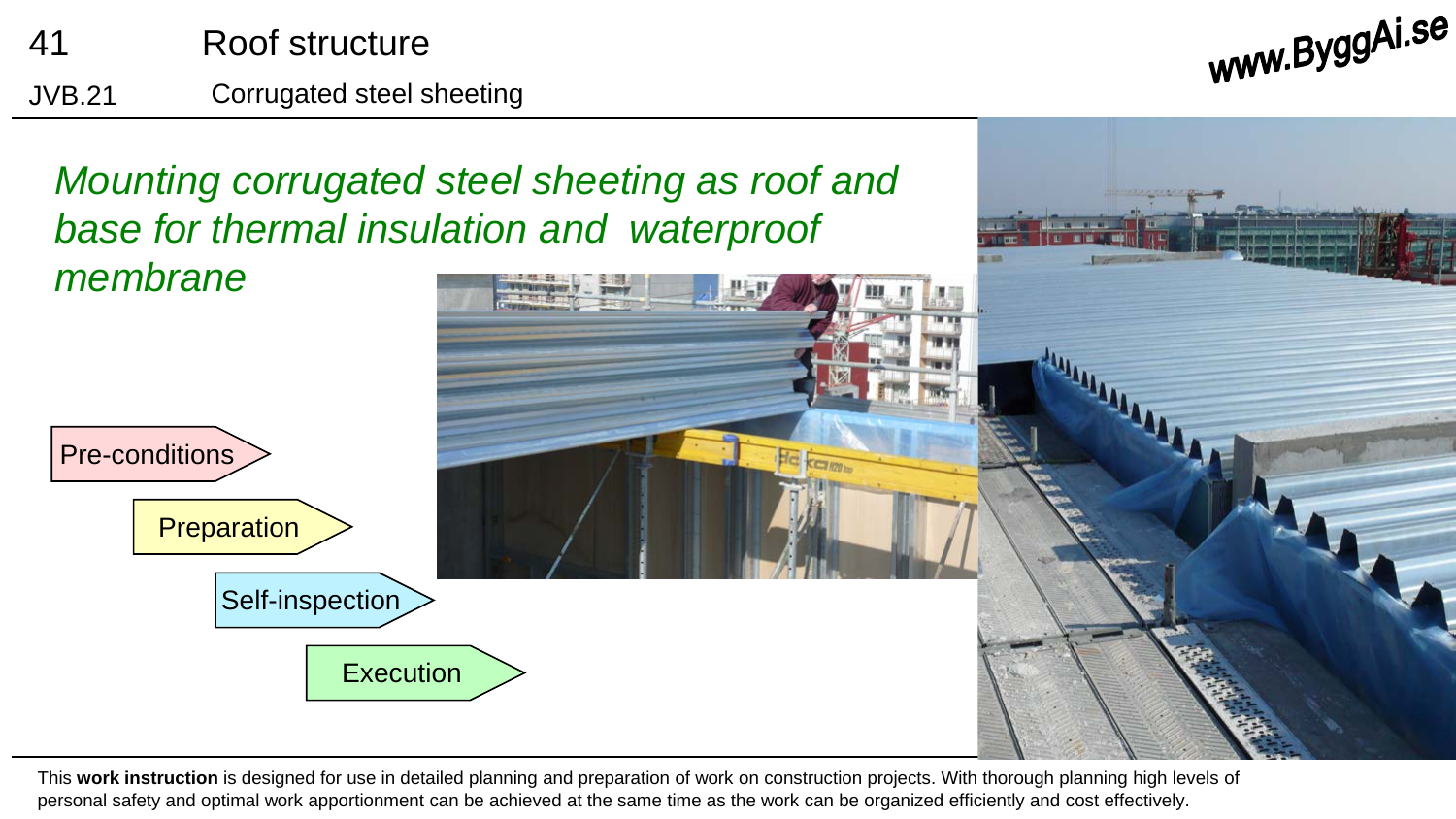# <span id="page-1-0"></span>Safety — Risk assessment

| Work activity & Problem                              | P  | $\mathcal{C}$ | $Risk = P^*C$ | Action                                                    |
|------------------------------------------------------|----|---------------|---------------|-----------------------------------------------------------|
| Fall from roof                                       | 3  | 150           | 450           | Lifeline at certain jobs                                  |
| Mounting large plates. Crush injuries/sharp<br>edges | 3  | 70            | 210           | Caution with high wind velocities.<br>Protection          |
| Crane work with metal sheeting, crushing<br>injuries | 30 | 5             | 150           | Education in crane directing/strapping                    |
| Cluttered workplace Twist/fall injuries              | 10 | 15            | 150           | Order with regards material stockpiles<br>Regular tidying |
|                                                      |    |               |               |                                                           |

|                   |           | Assessment of probability |                       | Assessment of consequences |             |                                        |
|-------------------|-----------|---------------------------|-----------------------|----------------------------|-------------|----------------------------------------|
| $Probability = P$ | $P = 0.1$ | Very unlikely             | $(<1$ times/10 years) | $C = 0.5$                  | Trifle      |                                        |
| Consequence = C   | $P = 1$   | Unlikely                  | (1 times/10 years)    | $C=1$                      | Tiny        | (1 - 2 days sick leave)                |
| $Risk = P * C$    | $P = 3$   | Low probability           | (1 times/3 years)     | $C=5$                      | Small       | (3 - 7 days sick leave)                |
|                   | $P = 10$  | Relative probability      | (1 times/year)        | $C = 15$                   | Tactile     | ( 8 - 29<br>$ "$ $ \lambda$            |
|                   | $P = 30$  | Probable                  | (1 times/month)       | $C = 70$                   | Severe      | $\cdots$<br>$(30-299)$                 |
|                   |           |                           |                       | $C = 500$                  | Very severe | $\sim$ $^{10}$ $\sim$ $^{11}$<br>(>300 |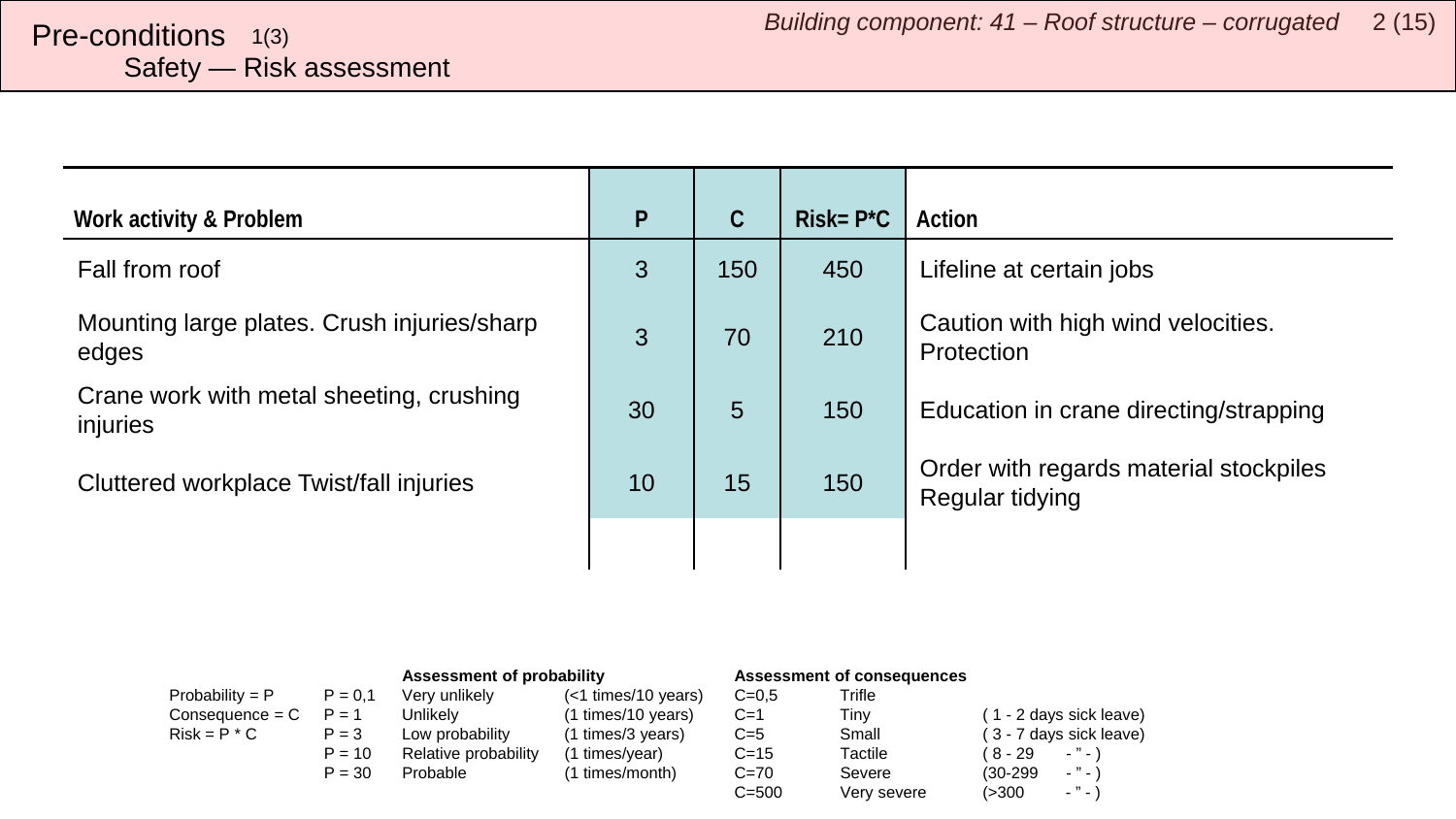*Text from the Working Environment Authority's brochure Safer Construction Work*

### **Personal Protective Equipment** § **71**

Safety helmet and protective footwear should be used unless this is clearly unnecessary. Other personal protective equipment such as eye protection, hearing protection and gloves should be worn when required.

#### **Working safer on roofs** § **87-92**

When engaged in roof work it is usual for a guardrail or equivalent protection to be provided. Railings can sit on the eaves or in a position that ends just below the eaves.

Remember that it may need extra strong railings to stop a person who comes at speed down for a steep roof.

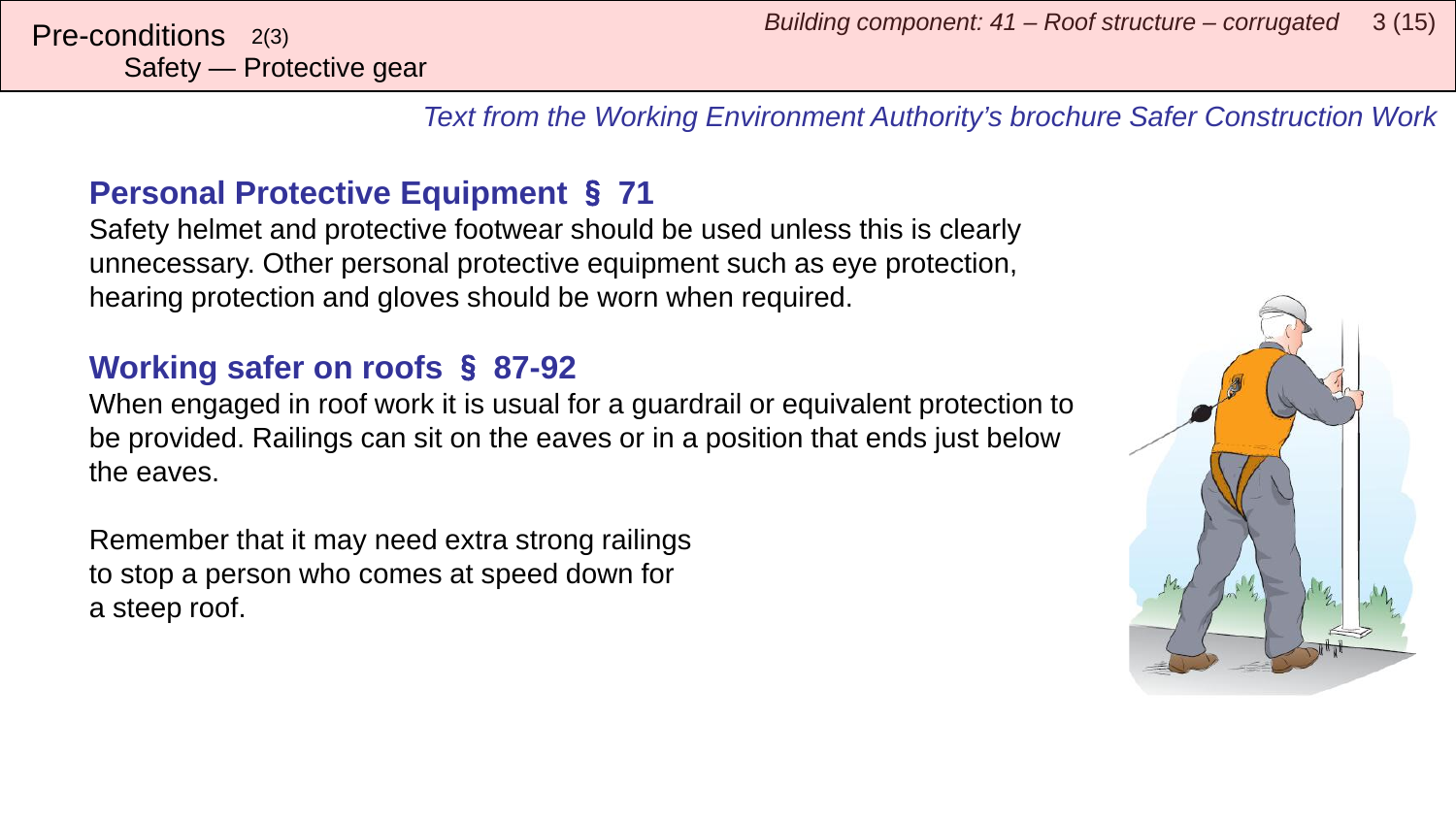Crane directing *(See also AFS 2008:13, Appendix 3)*

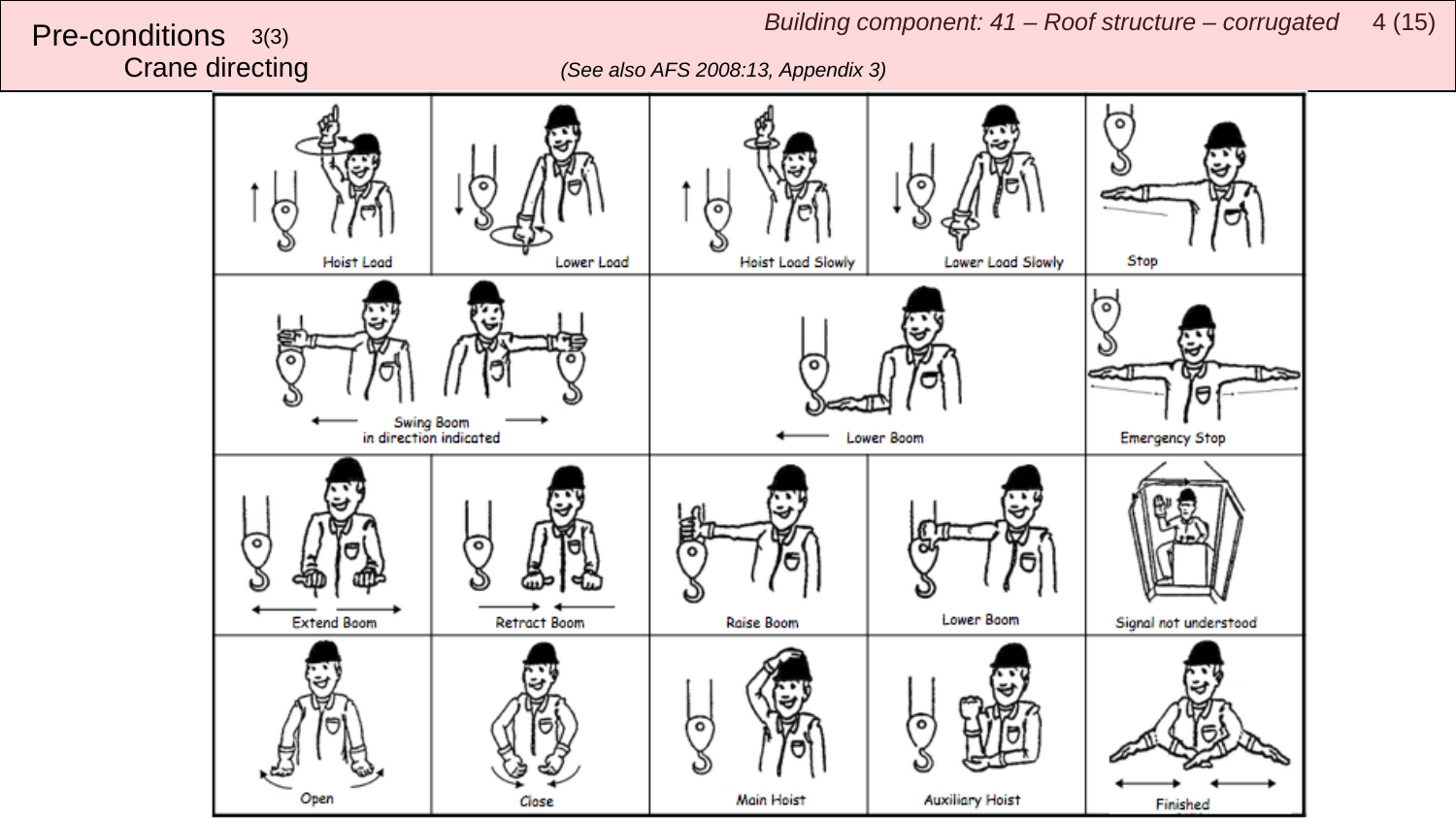#### <span id="page-4-0"></span>Equipment and materials Preparation 1(2)

#### **Equipment**

- Nibbler = Electric Shears
- Electric Screwdrivers with cord
- $\Box$  Mounting Socket = holder
- $\Box$  Screw with sextaganol head
- $\Box$  Knife or scissors for folio
- $\Box$  Container on the roof for metal scrap





- $\Box$  Metal sheeting
- $\Box$  Plastic Sheeting
- $\Box$  Self-drilling screw "side-overlapping screw"

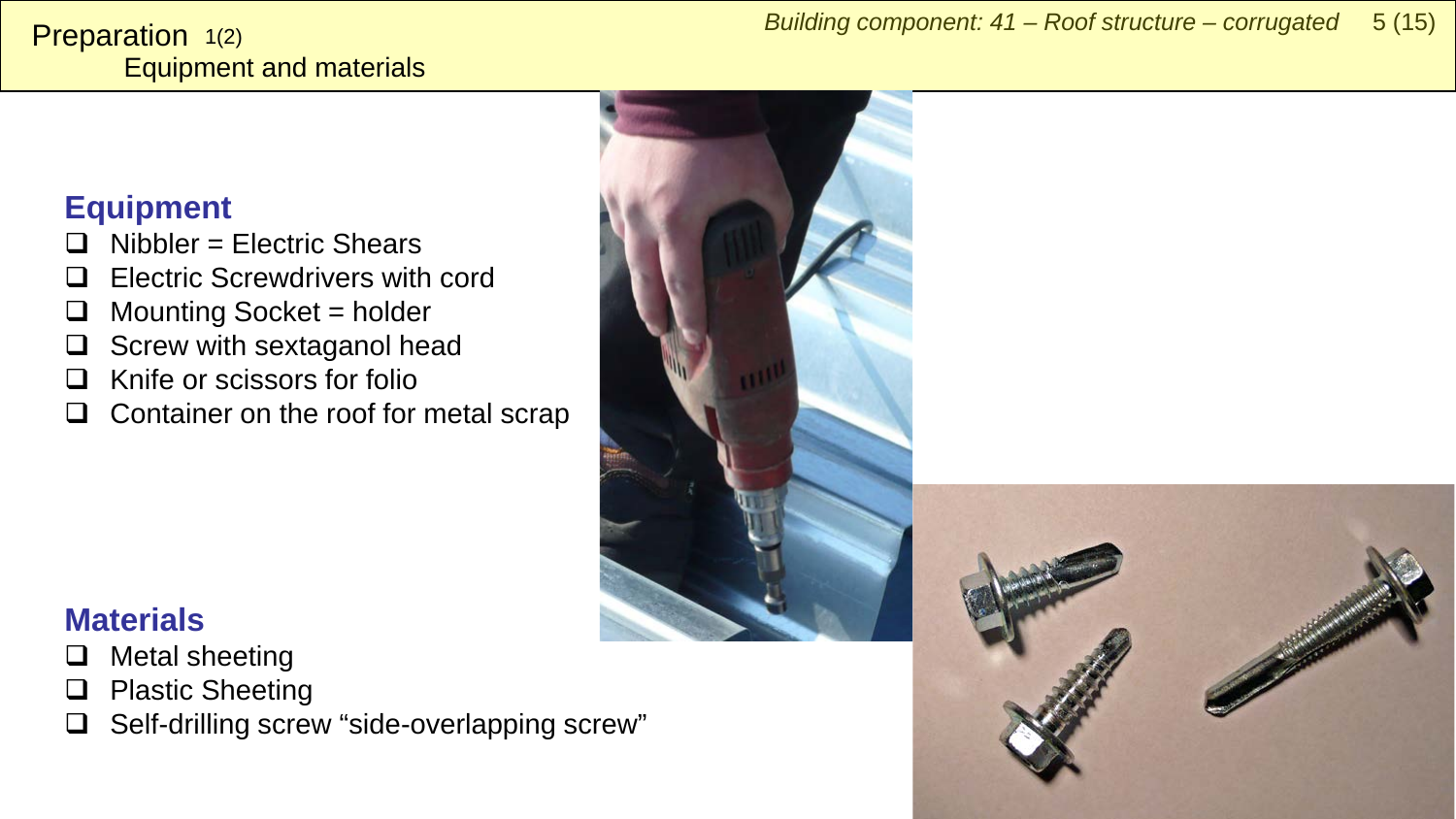#### **Storing at the worksite**

The corrugated sheeting is lifted by crane and placed on a wooden stud base as close to the installation site as possible.

Note screw can – Screws to be drilled in one by one. There is no automation for this process.

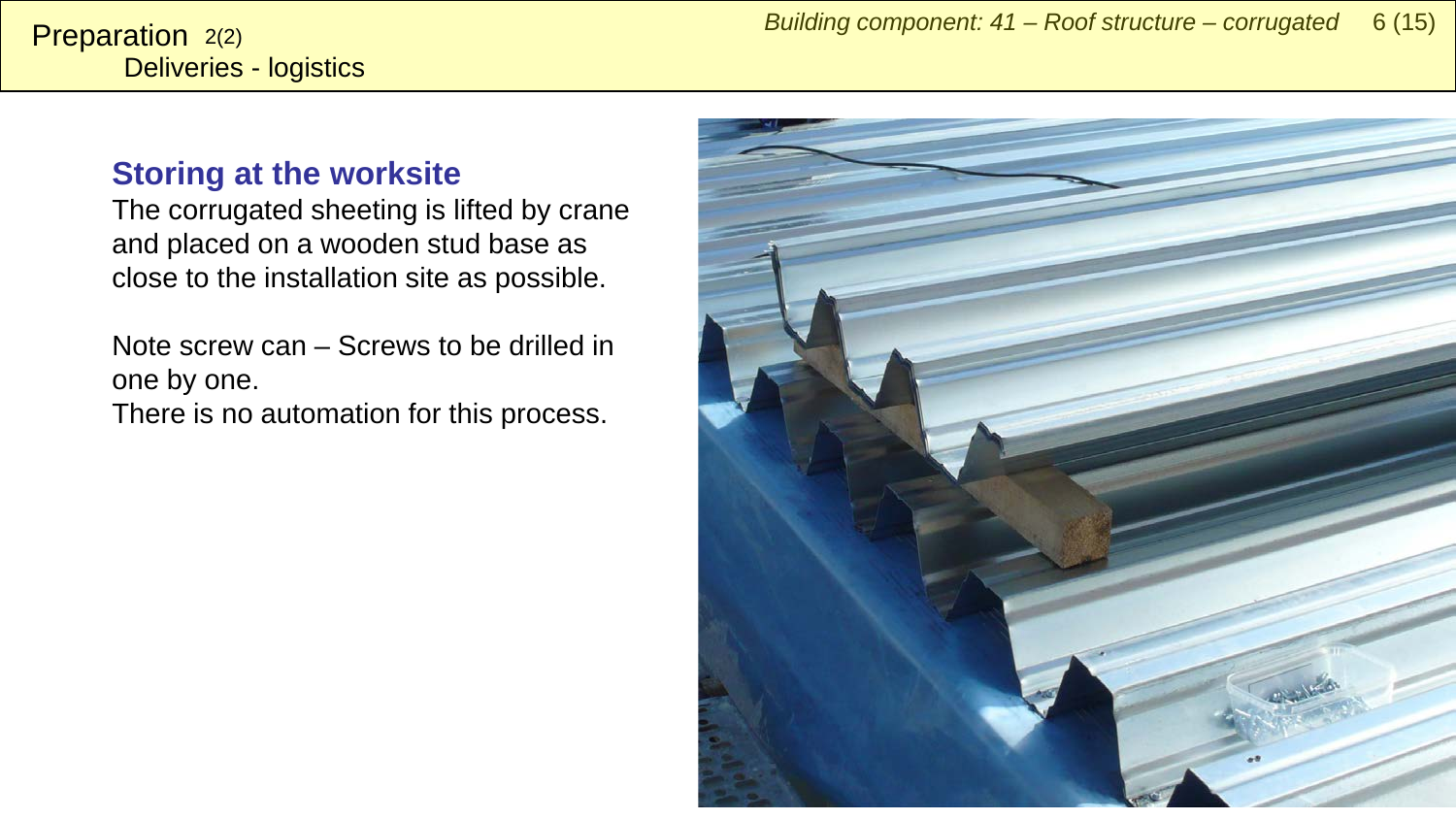#### <span id="page-6-0"></span>Template & instructions Self-inspection 1(2)

| <b>No</b>        | <b>Check</b>                                          | <b>Method or</b><br>equipment | Frequency | <b>Result</b> | <b>Date</b><br><b>Signature</b> | <b>Deviation/Remedy</b><br>Approval/Non-A |  |  |
|------------------|-------------------------------------------------------|-------------------------------|-----------|---------------|---------------------------------|-------------------------------------------|--|--|
| $\mathbf{1}$     | Plastic folio                                         |                               |           |               |                                 |                                           |  |  |
| $\sqrt{2}$       | Protective shoring                                    |                               |           |               |                                 |                                           |  |  |
| $\mathbf{3}$     | Side and end joints - Check against<br>figures in AMA |                               |           |               |                                 |                                           |  |  |
| $\overline{4}$   |                                                       |                               |           |               |                                 |                                           |  |  |
| $\sqrt{5}$       |                                                       |                               |           |               |                                 |                                           |  |  |
| $\,6\,$          |                                                       |                               |           |               |                                 |                                           |  |  |
| $\overline{7}$   |                                                       |                               |           |               |                                 |                                           |  |  |
| $\,8\,$          |                                                       |                               |           |               |                                 |                                           |  |  |
| $\boldsymbol{9}$ |                                                       |                               |           |               |                                 |                                           |  |  |
| 10               |                                                       |                               |           |               |                                 |                                           |  |  |
| 11               |                                                       |                               |           |               |                                 |                                           |  |  |
|                  |                                                       |                               |           |               |                                 |                                           |  |  |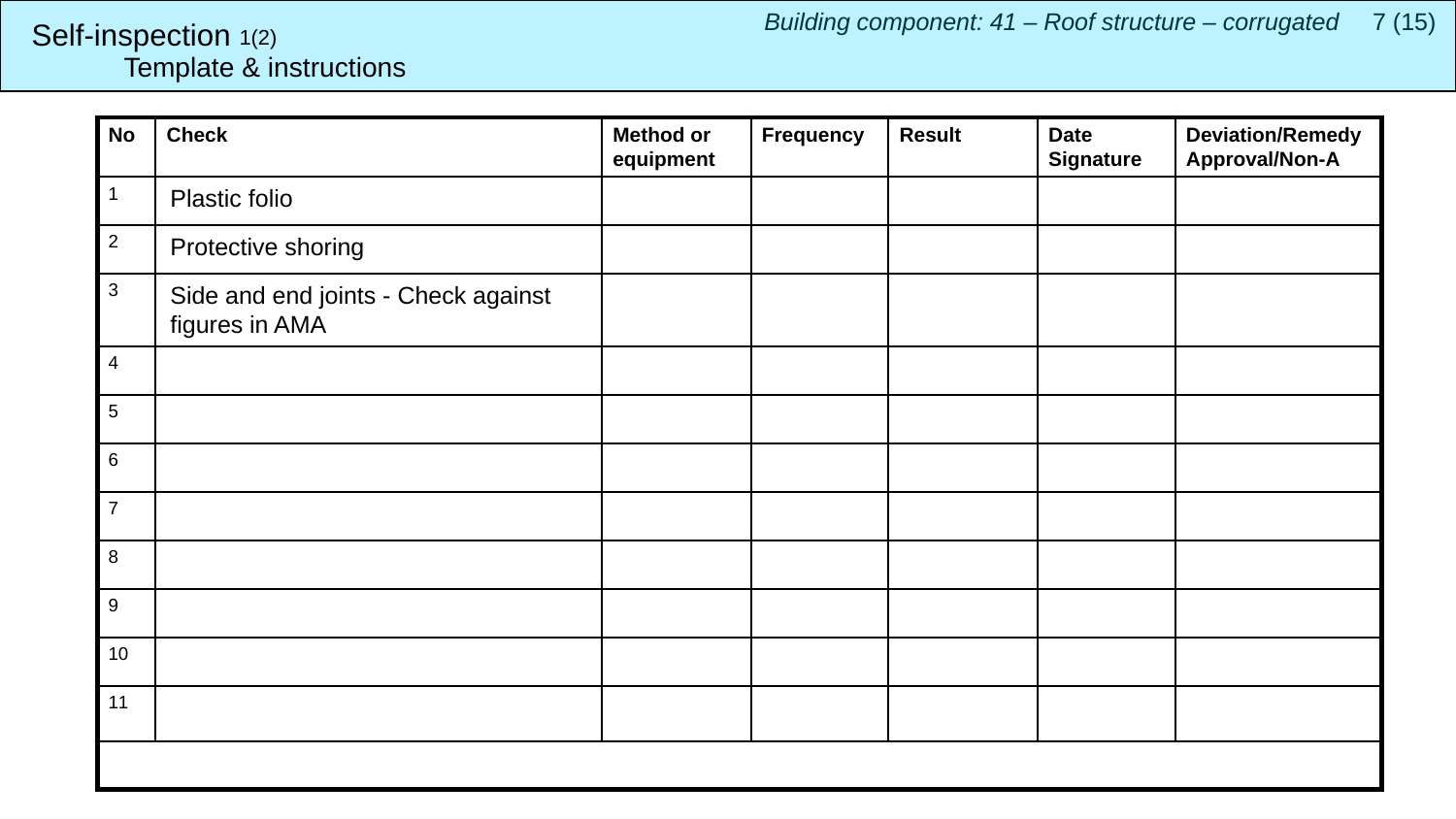## **Quality criteria for the project and the product**

- Study Drawings, Specifications and Inspection planning
- Think through the alternative **methods of production** and handling of materials, tools etc. that can meet the requirements



### *Pay particular attention to*

- Select the mounting materials/method best adapted to underlying surface, according to supplier's instructions
- Design joints as described in manufacturer's instructions
- Do not install damaged plates
- The vapor barrier should/can be mounted on the underside/over side of the plate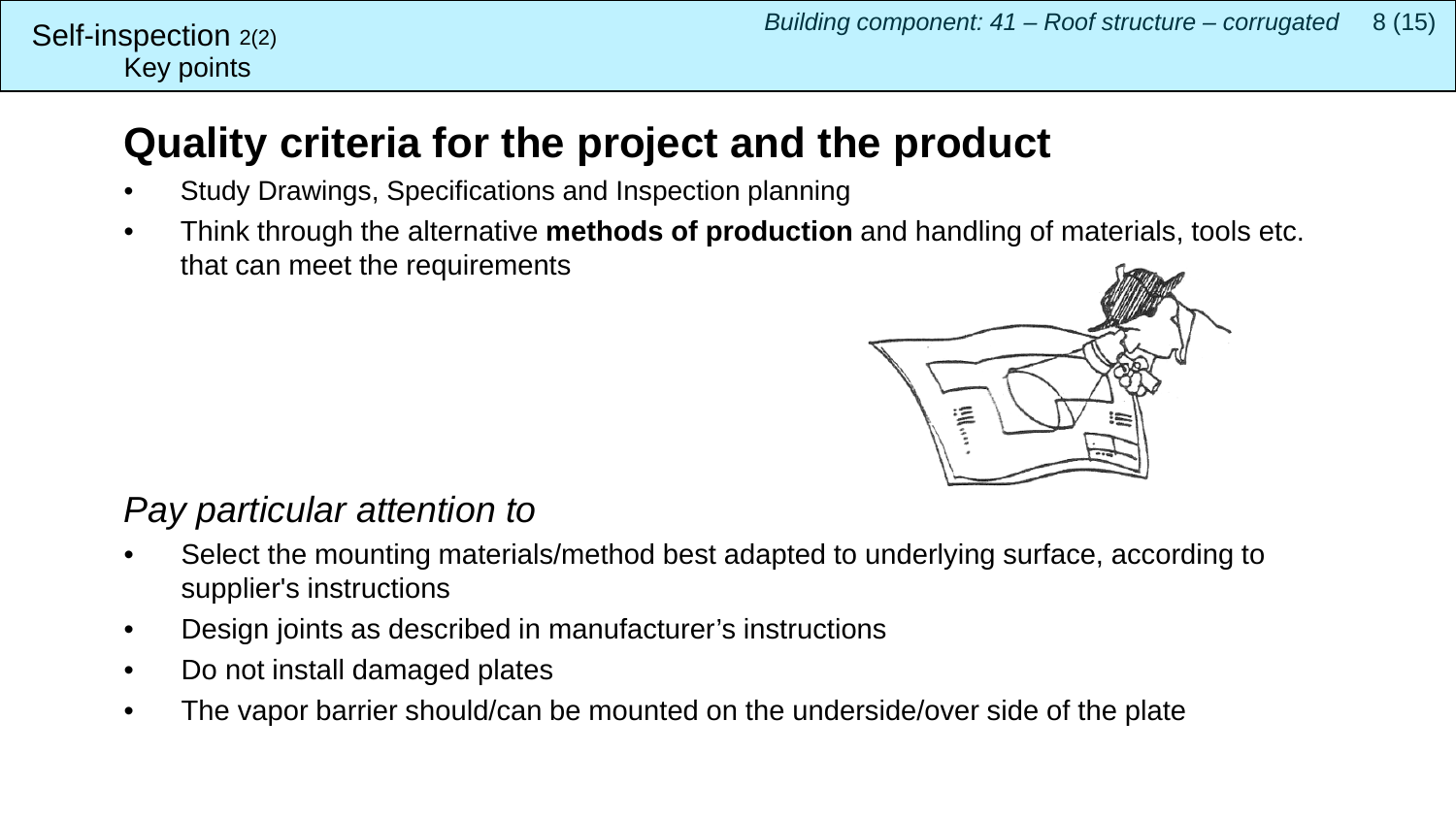<span id="page-8-0"></span>The plastic folio is attached to the top of the wall  $=$  the underside of the plates.

A plate is lifted into place by two people.

and added with a side overlap according to the assembly instructions.